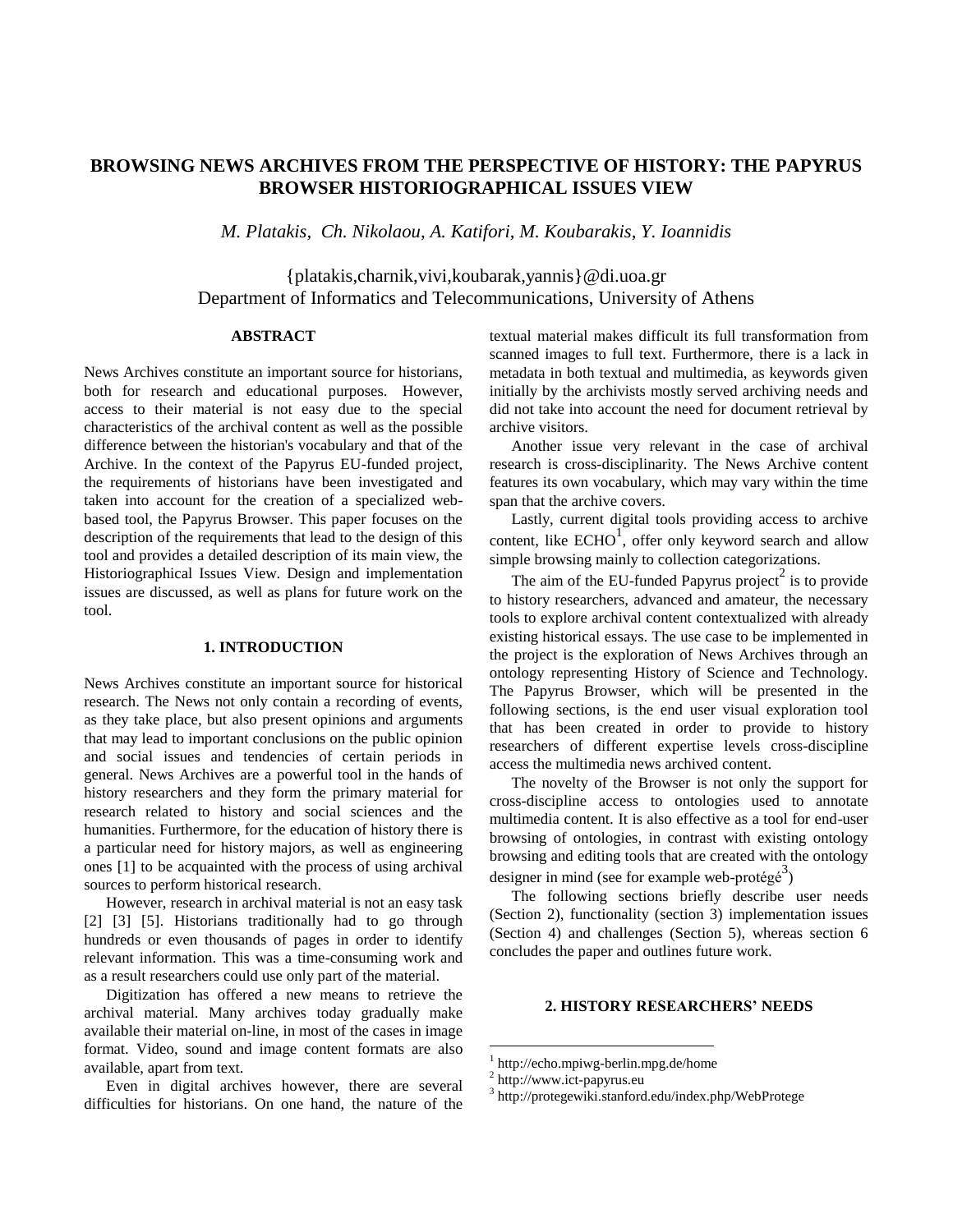The Papyrus ontology browser has been designed after taking careful consideration of the user requirements as recorded in the user requirements analysis performed within the context of the project [8] as well as in prior user needs studies undertaken by our group [4, 5]. According to these requirements, browsing indexes and categorizations of archival material is as important to users as keyword search. It also provides a good general overview of the available material as well as of the vocabulary used for archiving this content.

History researchers proceed in specific steps when attempting to gather the material needed to investigate a specific subject. These steps include (in any order):

- Collecting relevant secondary material, in this case essays of other history researchers on the same or similar subjects
- Collecting primary material, in this case news archive content related to their research subject.

To collect the appropriate secondary material, the users need to formulate their research topic in terms of the historiographical issues and concepts involved, recorded in the vocabulary of historians. Three different groups of ontology concepts are in use in this case [6]:

- General historiographical issues that express history research topics, like "Change in Science", or "Determinism".
- History of Science and Technology domains, like "Biotechnology" and "Renewable Energy".
- Specific concepts that may be the subject of the research, like "Stem cell" or "Wind mill"

To collect the necessary archival content, they need to identify the appropriate vocabulary used in archives to annotate this content.

As a result, history researchers when using digital tools to retrieve archived multimedia content, should be able to effectively bridge their domain, the domain of History, with the archive domain, in our case, the News one.

Ideally, users should be able to start from the history domain, where they could identify relevant concepts and related information. Through them they should be able to move to the news domain where they could review related vocabulary and concepts, and finally, reach the relevant multimedia content, the news items.

After having identified these needs, Papyrus tried to support them with the creation of a specialized browsing tool for bridging the two different domains, History and News.

#### **3. FUNCTIONALITY**

The heart of Papyrus is its two ontologies, the History and News one [7]. The History ontology models secondary historical material (as available in historical essays) in a hierarchy of concepts important to historical science whereas the news ontology semantically annotates the archived news content. Appropriate mappings define the relations between the two domains, history and news.

The Papyrus browser is a tool that allows the exploration of news content, as expressed by the news ontology, from the History point of view. It is not a simple web-based ontology browser. It is a specialized tool which combines two different domain ontologies as well as the content they describe.

As it was defined early on, the main objective of the browser was to provide the end users the possibility to have both ontologies available at the same window and through them reach the news content. The Papyrus Browser is envisioned to be the tool for researching effortlessly both primary (news ontology and content) and secondary (history ontology) material.

The final design of the browser has been the result of several focus group meetings between history researchers and computer scientists. Early on, the historians stressed the need of being able to transparently follow the connection between historiographical issues and history ontology classes and instances, and from them move to news ontology concepts and instances and then to the news items themselves. (For more information on the history ontology structure refer to [7])

As a result, the following steps have been designed and implemented:

- 1. Select historiographical issues and domains of interest.
- 2. Select history ontology classes and instances that are of interest.
- 3. View related news ontology concepts and instances related to the ones selected in step 1 and 2, and select the ones that are of interest.
- 4. View news items, the actual multimedia news content, related to the concepts selected in step 3.

The user is presented with all this information at the same browser window. Textual or multimedia- information like class and instance descriptions or the news items themselves, are presented in a separate pop-up window.

A general view of the Papyrus browser is presented in Figure 4.1.

This functionality of the browser has been implemented with 7 panels:

**History Domains**. These are the domains that have been selected for the context of Papyrus, Biotechnology and Renewable Energy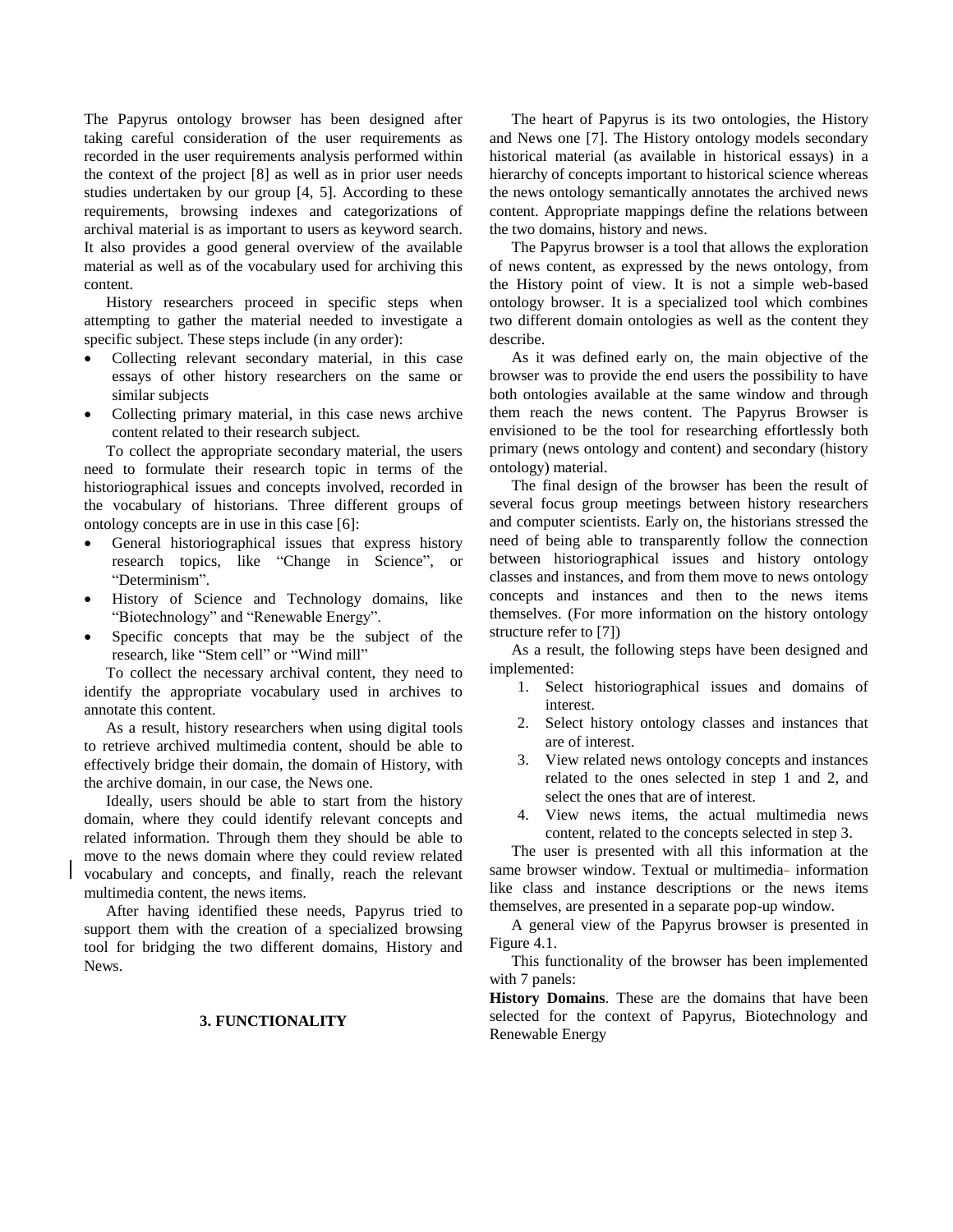

**Figure 4-1 General view of the Papyrus Browser**



# **Figure 4-2 Detail of the Historiographical Issues panel. The description of the class appears on mouse over.**

**Historiographical Issues**. This panel presents the hierarchy of the History ontology historiographical issues concepts [7] (Figure 4.2).

**History Ontology**. This panel contains a list of history ontology concepts and instances filtered by the selected domain(s).

**News Ontology**. This panel contains a list of related news ontology concepts and/or instances according to the selected historiographical issues and history ontology classes/instances.

**News Items**. This panel lists the news items that are related to the selected news ontology concepts.

**History and News Properties panels**. These two panels are used to provide more information on the selected classes and instances of the two ontologies.

The user may explore the presented ontology hierarchies and concept lists and select the ones that are of interest. This way, the researcher may move on the same window from secondary historical information, to the primary archival material and thus contextualize the archival research.

# **4. IMPLEMENTATION**

The user interface of the Papyrus Ontology Browser is implemented on the Google Web Toolkit  $(GWT)^4$  1.7. GWT allows developers to quickly build and maintain complex yet highly efficient JavaScript front-end applications in the Java programming language. As already mentioned, most web ontology browsers and editors currently on development also employ GWT. We use remote procedure calls (RPC) to retrieve data from a Sesame Server<sup>5</sup> playing the role of the Knowledge Base<sup>6</sup>. Being a web application, the browser operates on Apache Tomcat server  $6.0.20<sup>7</sup>$  and has also been tested on Jetty<sup>8</sup> 6.1.11 servlet container.

On the client side, our browser uses many of the rich widgets available from the GWT-Ext<sup>9</sup> 2.0.6 library, such as the panel, the tree panel, the grid panel and more. Eclipse<sup>10</sup>

 $\overline{a}$ 

<sup>4</sup> http://code.google.com/webtoolkit/

<sup>5</sup> http://www.openrdf.org/

 $6$  More details about the knowledge base can be found in D5.2 section 3.1

<sup>7</sup> http://tomcat.apache.org/index.html

<sup>8</sup> http://www.mortbay.org/jetty/

<sup>9</sup> http://gwt-ext.com/

<sup>10</sup> http://www.eclipse.org/